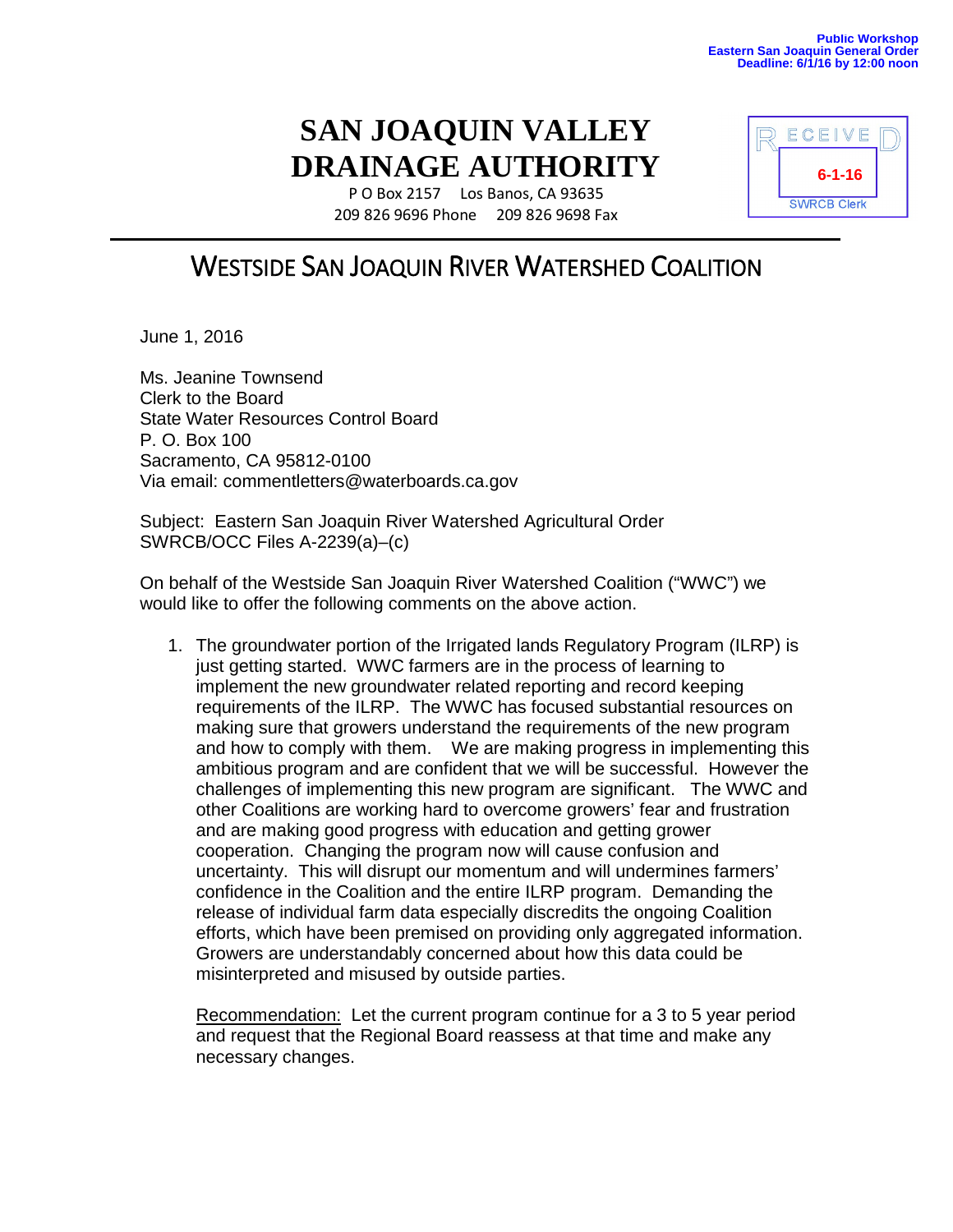2. Growers' direct submittal of data to the Regional Board will result in diminished data quality. Data verification is best handled by the Coalitions before raw data is sent to the Regional Board. The Coalitions are well suited to recognize errors in grower reported data and resolve the errors. The WWC efforts provides better quality data to the Regional Board.

Recommendation: Do not require unverified data be send directly to the Regional Board.

3. Vulnerability distinctions should be maintained. Vulnerability distinctions allow growers, the Coalition, and the Regional Board to focus on important water quality issues in their area. Elimination of vulnerability distinctions dilutes efforts to address water quality problems. The WWC has spent hundreds of thousands of dollars complying with an order requiring the determination of vulnerability classifications. Growers have been informed of these determinations and have embraced the approach. Wiping out vulnerability distinction will undermine growers' acceptance of the program. The WWC has been successful at addressing surface water quality issues utilizing a similar approach with focused surface water quality management plans. Eliminating the vulnerability distinctions will frustrate investments already made and make farmers think there is no fairness or orderliness to the ILRP program. The current order allows the Regional Board to modify lower priority area requirements later as necessary.

Recommendation: Maintain the current high and low vulnerability designations. Allow Coalitions and farmers to focus resources on addressing actual water quality issues.

4. The ILRP is not the appropriate mechanism to require domestic well monitoring. Domestic well monitoring is a landlord-tenant or county health department issue that needs to be addressed more broadly than through the irrigated lands program. Requiring Coalitions to administer a domestic well monitoring program will divert resources away from the mission of the ILRP to protect water quality, may cause unnecessary redundancy with other existing programs, and will not be broad enough to ensure that all domestic wells are adequately monitored. The cost of administering this requirement far outweigh any benefits it may provide.

Recommendation: Eliminate the domestic well sampling requirements in the draft order.

5. The representative monitoring program utilized by the ILRP is the most appropriate method to monitor surface water quality and should not be revised. Coalitions' representative monitoring programs were developed to be both effective and efficient. The programs have been revised over time to ensure their continued effectiveness. The monitoring approach is evaluated by the Regional Board to ensure that it continues to be a highly credible program.